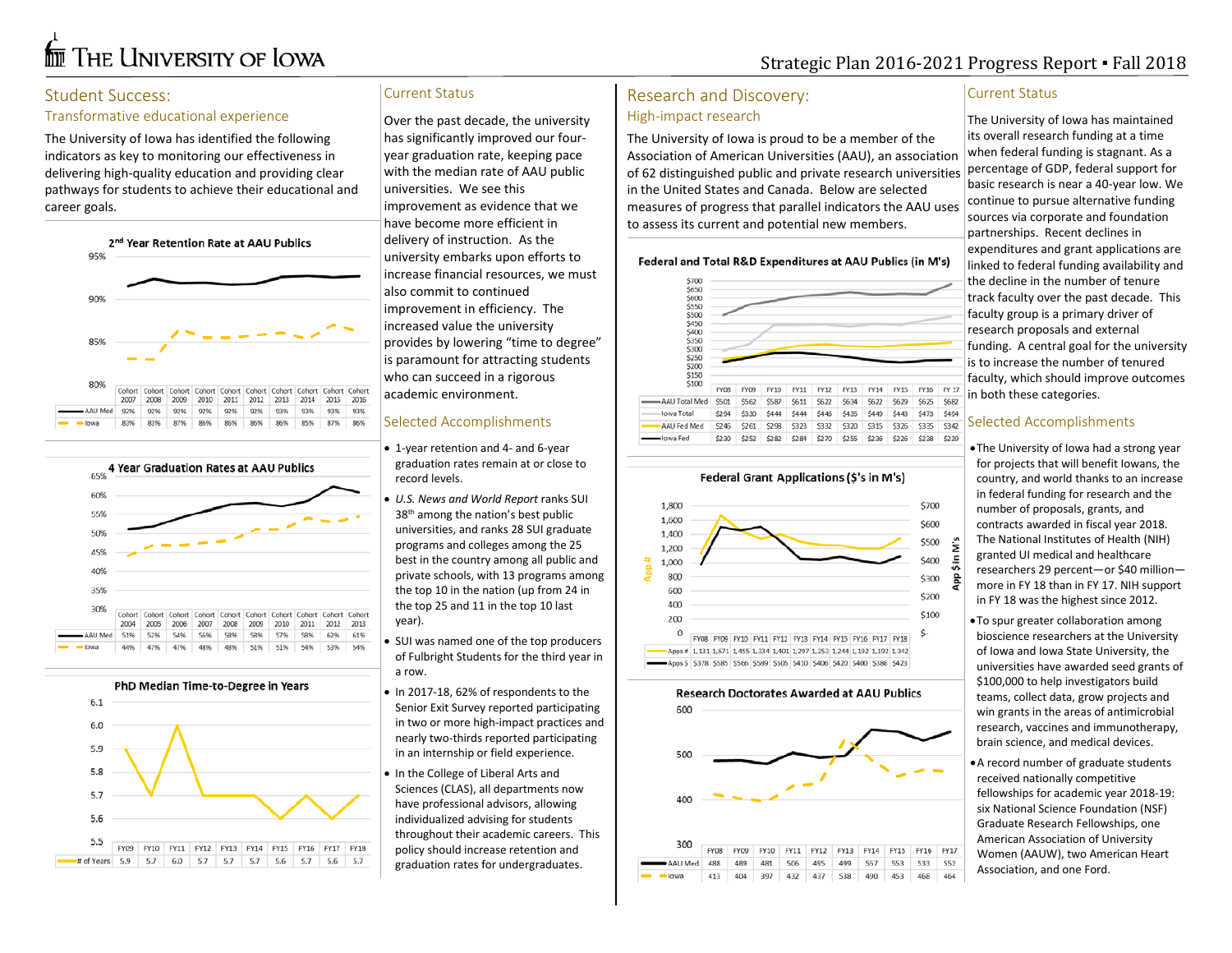# **for** The University of Iowa

# Strategic Plan 2016-2021 Progress Report ▪ Fall 2018

#### Engagement: Broaden education,

#### improve health, enhance economic development

The University of Iowa, particularly in its role as a state university, thrives on its commitment to public partnership and seeks to expand our public engagement to contribute to economic and cultural vitality and to the health and quality of life of the people of Iowa. Below are selected indicators that highlight just a few of the ways the university engages with its larger community.



Undergraduate Degree Recipients Completing a **Study Abroad Course** 



**Health Care Clinic Visits** 

1,400,000



#### Current Status

Statewide outreach and engagement efforts have expanded as university faculty, staff, and students share talents and skills in the arts, humanities, and sciences with an increased number of Iowans. An increasing number of community engaged courses help students better understand course material and teach core skills like communication, critical thinking, and working across differences. Providing state-of-the-art health care services to over one million clinic visitors each year has a tremendous positive impact on the lives and well-being of people throughout Iowa. Study abroad activities are one way the university helps students engage with the world and understand their role as global citizens.

#### Selected Accomplishments

- The Office of Outreach & Engagement promotes engagement activities in the colleges, and through its featured programs last year reached 42 counties in Iowa and involved more than 4,000 students in community engaged learning and theme semester courses.
- University of Iowa students and faculty contributed over 50,000 hours of work in community engaged learning courses to communities across Iowa.
- UI Hospitals and Clinics improved in the *US News and World Report* Hospital rankings in 2018, with 7 nationally ranked specialties (up from 5 in 2017) and higher rankings for 5 of those 7 specialties. Cancer experienced the largest gains, improving 22 spots from 2017 to land at #18.
- The Carver College of Medicine offers more than 93 telemedicine service lines delivered through 36 active telemedicine sites across the state.
- The Business Leadership Network (BLN) fosters mutually beneficial relationships between the College of Public Health and businesses and communities in Iowa. In 2018 the BLN's community grant program, for example, supported six health improvement projects statewide.

### Cultural Values:

#### Diversity, Innovation, Collaboration

In setting priorities and carrying out every aspect of its mission, the University of Iowa is guided by the values that have shaped us as an institution and as a community over time. These include our foundational commitments to diversity, innovation, and collaboration. Below are indicators related to our efforts to uphold those values.

Underrepresented Minority Students at AAU Publics (All Levels)



#### Percent Minority Full-Time Faculty and Staff at AAU Publics



#### 9.9% 10.6% 11.2% 11.4% 12.4% 12.1% 13.2% 9.2%



#### Current Status

The cultural values that define and distinguish the University of Iowa include our foundational commitments to diversity, innovation, and collaboration. Because we know that domestic and global diversity are essential to achieving excellence across all aspects of our mission, the university is proud of the growing diversity of our faculty, staff, and student bodies over the past decade though our diversity relative to our peers remains essentially unchanged. Recognizing that innovation is the path to a sustainable future, the university is increasing efforts to encourage faculty, staff, and student participation in disclosure, patent licensing, and startup processes. And the university has a long and successful tradition of interdisciplinary collaboration, which we are building on in many ways.

#### Selected Accomplishments

•The First Generation Task Force, a collaboration of over 30 faculty, staff, and student leaders, partnered with UI Student Government to host the first annual "I'm the First" first generation student summit. The Task Force created resources to help faculty and staff learn more about supporting first generation students.

•The Black Student Success Initiative (BSSI) provides opportunities for Black students to connect and receive mentoring and career readiness support. BSSI creates early intervention plans and provides faculty and staff opportunities to learn more about supporting Black students. Retention and graduation rates for Black students have increased since 2015.

•The Office of the Vice President for Research and Economic Development established a Research Development Office, introducing initiatives like the Science on Tap series, an Opioid Ideas Lab, and other opportunities for faculty and staff across campus and disciplines to collaborate on solving some of society's most vexing problems.

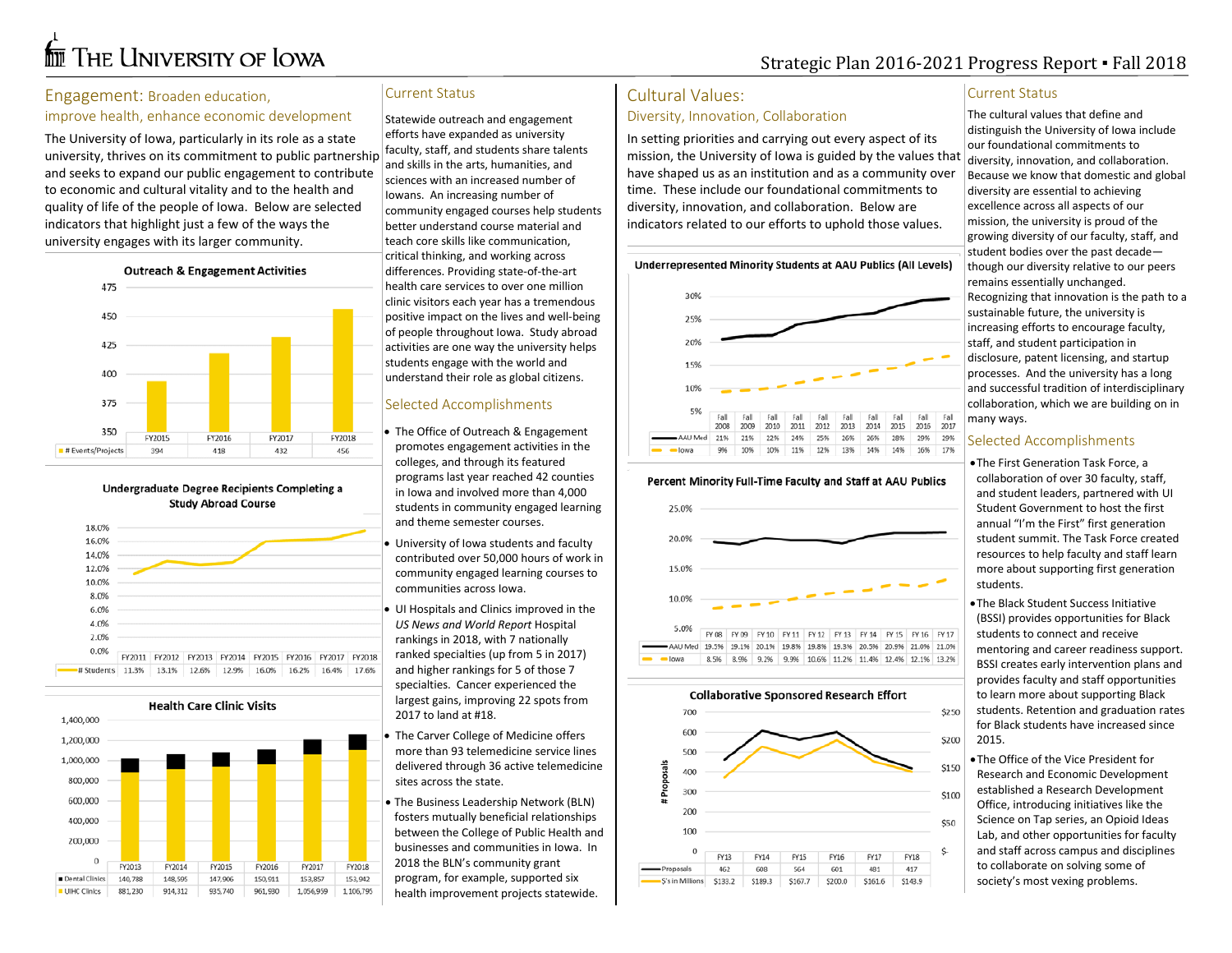# **THE UNIVERSITY OF LOWA**

# Appendix ▪ Strategic Plan 2016-2021 Progress Report ▪ Fall 2018

#### Student Success

Our goal is to provide a transformative educational experience that educates all UI students to be engaged citizens.

- The Magid Center for Undergraduate Writing recently received an additional gift of \$2 million dollars from the Magid family. The College of Liberal Arts and Sciences (CLAS) will continue to offer opportunities to all students from any undergraduate major. Enrollment in the Certificate in Writing, first offered by the Magid Center in 2011, has more than doubled in the past five years and enabled 258 undergraduate students to earn the Certificate.
- In 2018, Iowa became one of only two schools to produce co-national champion teams in debate's 71-year history. Iowa joined Harvard and Emory as the only schools to have won the National Debate Tournament, Cross Examination Debate Association National Championship, and the Copeland Award.
- The May 2018 Engineering Graduating Class included eight graduates who completed the NAE Engineering Grand Challenge Scholars program, which was the 4<sup>th</sup> most of any university world-wide.
- College of Law students continue to achieve bar passage and employment rates above the national average. The Class of 2017 was 92.7% employed 10 months after graduation; nationally, they were 33rd for full-time jobs and 22nd for federal clerkships. In 2018, the ABA released comprehensive bar passage rates for the first time and the College of Law was 10th in the nation with a rate of 98.50%.
- The freshman class of BSN students was increased by 11% to expand the workforce of nurses in Iowa. The first-time success rate on the licensing exam for nurses graduating from the University of Iowa was 98%.
- The College of Public Health Iowa Institute of Public Health Research and Policy (IIPHRP), through the generosity of John Deere, Inc. and Dale and Linda Baker, implemented a Student Case Challenge Competition focused on the Puerto Rico Power Crisis. Students from 5 colleges and 14 departments participated in this multi-disciplinary event designed for graduate students to utilize their knowledge and practice team building, leadership, and communication skills.
- The university has secured four National Science Foundation Research Experiences for Undergraduates (NSF REUs) that tie research to the university's undergraduate education mission, on topics ranging from nanoscience and nanotechnology and microbiology to evolutionary science and watershed quality.

## Research and Discovery Our goal is to perform high-impact research.

# • CLAS established a Grant Support Office (GSO) and hired a director as well as two research

- support managers in 2018. The GSO coordinates research development activities, pre-award proposal support, and post-award grant management support for researchers throughout the college.
- CLAS, the Graduate College, and International Programs collaborated to offer a Grant Writing Seminar for PhD students in the humanities and social sciences in summer 2018. Two members of the CLAS graduate faculty in the humanities and social sciences who are active in coaching external grant applications of graduate students jointly led the two-week seminar.
- The U.S. Patent and Trademark Office worked with the College of Law's Innovation, Business, and Law Center to convene panels of experts to share insights on China and Intellectual Property issues.
- The College of Engineering completed the first year of the innovative Food-Energy-Water Sustainability graduate program, which is supported by a \$3M NSF training grant. This program is designed to re-envision how STEM graduate students are educated and trained, thereby promoting a new paradigm in which educational and research activities are tailored to the students' desired career paths.
- The College of Nursing received a \$1.9 million, 5-year P20 Exploratory Center of Excellence grant from the National Institute of Nursing Research (NINR) to establish the University of Iowa Center for Advancing Multimorbidity Science (CAMS). This Center will support research that profiles patient risk and symptom expression in order to develop customized therapies for adults with multiple chronic conditions.
- Researchers in the College of Public Health, Carver College of Medicine, and the College of Liberal Arts and Sciences (CLAS) were awarded \$706,958 in FY18 funding from the NIH to explore a new intervention strategy to prevent obesity in high-risk children.

This appendix to the fall 2018 Strategic Plan progress report highlights efforts and accomplishments across campus to address the university's strategic planning goals for 2016 to 2021.



As part of a partnership with the UI Public Policy Center's Crime and Justice Policy Research Program, Marion police will work with researchers to learn about intelligence-led policing and network analysis. Researchers will analyze data to help Marion police develop a new beat structure that responds to the specific needs of the community they serve.



The Office of the Vice President for Research and Economic Development, CLAS, and the College of Engineering are creating the Center for Research, Exploration, and Advanced Technology in Engineering and Sciences (Iowa-CREATES) and the Materials Analysis, Testing, and Fabrication (MATFab) facility to support the success of research in physical sciences and engineering by bringing the latest research tools under one roof in the Iowa Advanced Technology Laboratories.

 $\overline{a}$